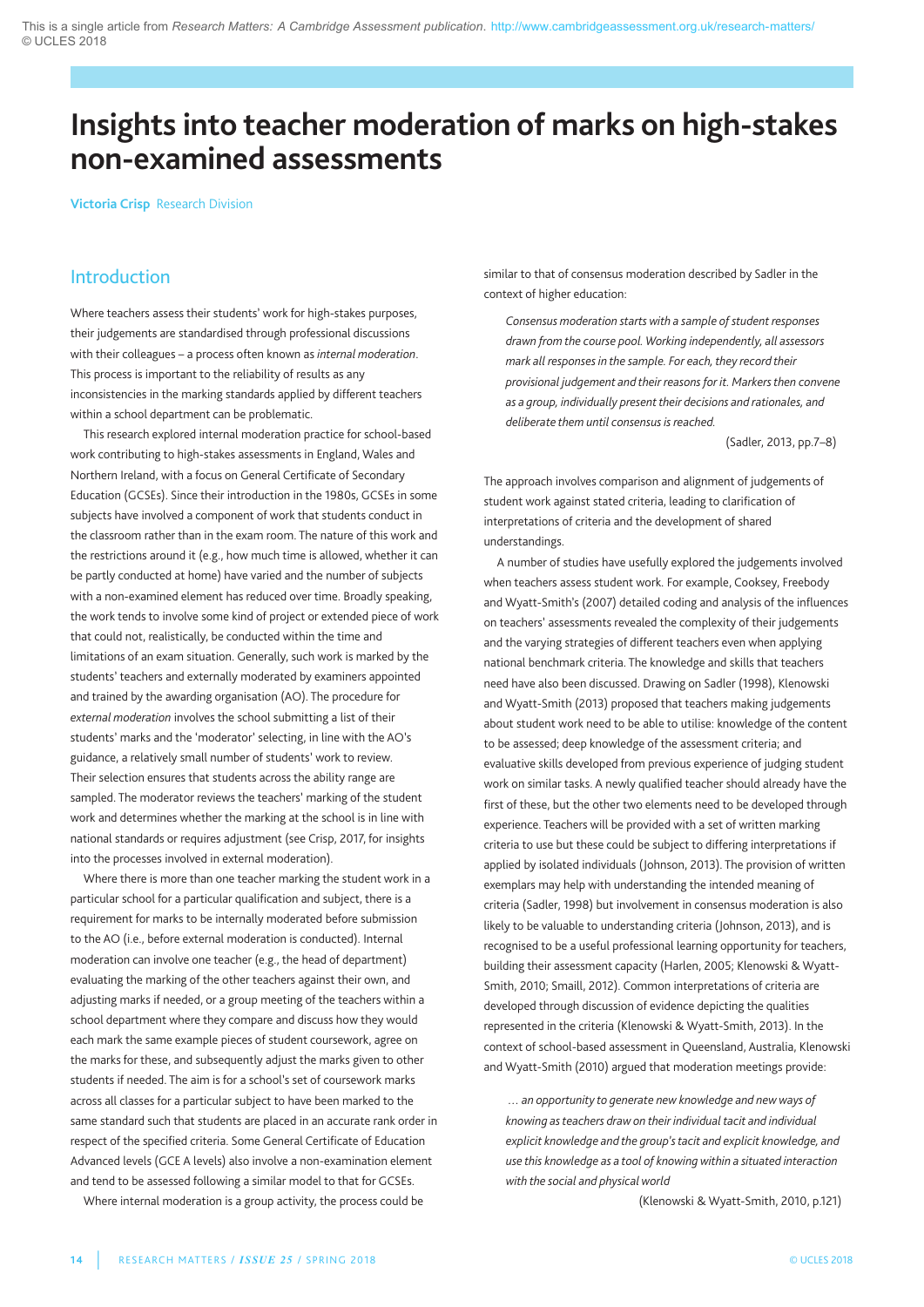Various examples are given, such as being able to check that similar skills are taught and assessed, increased confidence in the understanding of achievement expected at particular levels, and a shift from individual practice to shared practice and improvement (Klenowski & Wyatt-Smith, 2010). Klenowski and Wyatt-Smith (2013) related this process to Cook and Brown's (1999) notion of 'bridging epistemologies' in which individuals' tacit and explicit knowledge (that would bear on the individual's judgements) are revealed, and ways of knowing are generated through the group process of working together to articulate their understandings of criteria and develop a shared perspective. This is not dissimilar to Wenger's (1998) theory of communities of practice and shared understandings and practices developing through participation.

The role of collaboration amongst teachers has been explored by allal and Mottier Lopez (2014). They drew on Cobb, Gravemeijer, Yackel, McClain, and Whitenack's (1997) notion that human judgement involves a reflexive relationship between an individual's psychological processes and shared social practices. Within this view, it is argued that meaning is not identical in the minds of all those involved but that interactions between participants allow 'taken-as-shared' meaning to emerge which guides activity (allal & Mottier lopez, 2014). Evidence suggests that collaborative assessment activities can facilitate this process of 'deprivatisation' and the construction of shared practices (allal & Mottier lopez, 2014; Black, Harrison, Hodgen, Marshall, & Serret, 2011). Such theories and evidence suggest that it is likely to be important that teachers have opportunities to be involved in collaborative assessment activities.

perhaps the most directly-relevant research to the current study is Wyatt-Smith, Klenowski and Gunn's (2010) analysis of recorded teacher talk during consensus moderation meetings of teachers in the Queensland context. Their research identified that teachers move back and forth between:

- *(1) supplied textual artefacts, including stated standards and samples of student responses;*
- *(2) tacit knowledge of different types, drawing into the moderation; and*
- *(3) social processes of dialogue and negotiation.*

(Wyatt-Smith, et al., 2010, p.59)

They concluded that the written assessment criteria are 'insufficient to account for how the teachers ascribe value and award a grade to student work in moderation' (p.59), and emphasised the social and cognitive elements of moderation practice. A tension was found between criteria that teachers carry 'in their head', developed through experience, and the stated criteria. The former was influential in judging ability but essentially unstated, though assumed to be common with those held by others. Wyatt-Smith et al. (2010) concluded that this tension is not necessarily a sign that teacher judgement is flawed or biased, but that assessment judgement involves a number of challenges.

Internal moderation procedures aim to ensure the consistency with which marking standards are applied within a school, both in terms of the reliability of teacher judgements and standards over time (Klenowski & Wyatt-Smith, 2013). In the context of non-examination elements of GCSEs and A levels, without consistency of marking within a school in terms of establishing an appropriate rank order, external moderation procedures would be difficult to implement appropriately. aiding teacher development and improving the accuracy of future marking are likely to

be additional aims of internal moderation. This study sought to improve our understanding of internal moderation practice in the context of GCSEs and A levels.

# Method

This research involved the use of three complementary methods: semi-structured interviews; mock internal moderation sessions; and a questionnaire survey.

The interviews and moderation sessions were conducted with GCSE teachers with experience of internal moderation of coursework for English/English literature, geography, or Information and Communications Technology (ICT). These subject areas were selected to represent a variety of types of student work. The marking criteria for gCSE coursework in each of these subjects was *levels-based* with the mark range divided into a number of 'levels' or 'bands'. Each band related to a particular range of marks and had an associated description of the criteria that were expected to be met at that level.

Semi-structured interviews were conducted with 11 GCSE teachers. The participants were one English/English literature teacher, five Geography teachers and five ICT teachers. The interview questions asked participants to describe how internal moderation is conducted and the thought processes involved, including how marking guidance is used and whether they feel the process works well.

Four mock internal moderation sessions were observed with some of the same participants: one session involving GCSE English/English Literature (one teacher); one session involving GCSE ICT (two teachers); and two sessions involving GCSE Geography (three teachers and two teachers respectively). at the English teacher's school, internal moderation of coursework was usually carried out by the head of department so, in order to mimic this, two of his colleagues also conducted some marking and these marks (along with some of his own marking) were moderated by the head of department as an individual activity. For Geography and ICT, the internal moderation was carried out as a group activity, mimicking usual practice in these school departments.

The sessions used student coursework provided by the researcher with each teacher marking four different students' projects before the internal moderation session. The students who prepared the coursework were unknown to the teachers, representing a departure from the usual situation where teachers mark work from their own students. However, during internal moderation teachers usually evaluate work from some students that they teach and some who are taught by colleagues, so it is not unrealistic to ask teachers to mark work from students they do not teach. Where mock internal moderation was an individual exercise (English) the time available allowed all 12 coursework folders to be considered. In all other cases (i.e., all those where the internal moderation exercise was conducted as a group activity), six coursework projects were considered in each case. (Note that this is more a reflection that the English moderation session was carried out after the school day when the participant had more time available, than an indication that individual moderation is faster or more efficient.)

all sessions were observed by the researcher and audio-recorded. For the individual session with the gCSE English participant, he was asked to 'think aloud' whilst conducting the task. He was instructed as follows, based on Ericsson and Simon (1993): 'I would like you to say out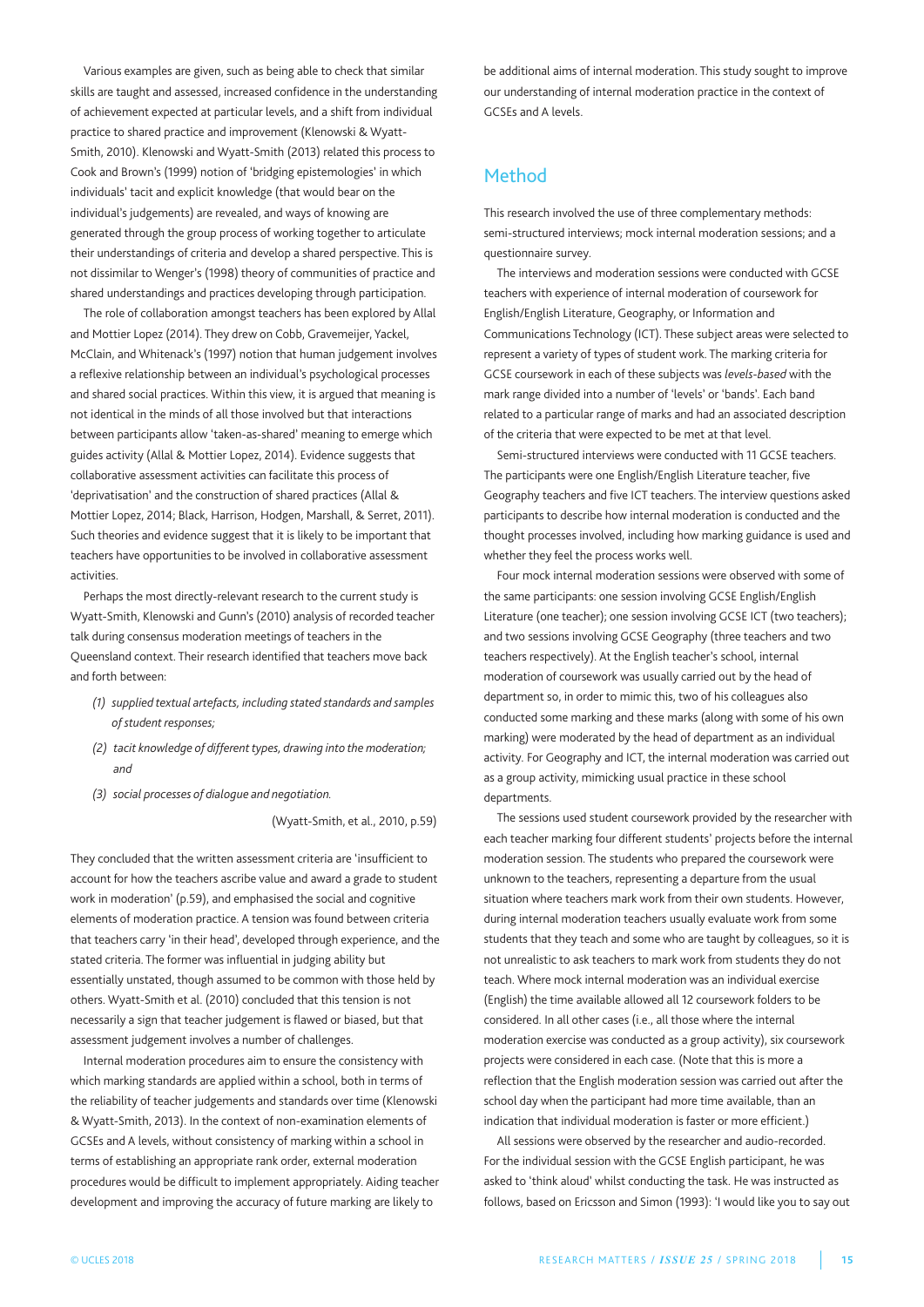loud everything that you would normally think to yourself silently whilst you are moderating. It may help if you imagine that you are in the room by yourself.' There is some debate around whether the 'think aloud' method can affect a participant's thinking whilst conducting a task (e.g., slowing down normal processes), however, it is generally felt to be a useful method providing more information than observation alone (for further discussion see Crisp, 2008; Ericsson & Simon, 1993; Green, 1998; Kobrin & Young, 2003; nisbett & Wilson, 1977).

The questionnaire data reported in this article comes from a longer questionnaire that addressed teacher marking as well as internal moderation (Crisp, 2013) and which was completed by 378 secondary school teachers from a range of subject areas across the Arts, Sciences, Humanities, Technology, English, Business and Social Sciences. Only teachers with experience of internal moderation were asked to complete the questions relevant to the current study, thus the numbers of respondents for the relevant questions were lower, ranging from 261 to 282 (with a total of 288 answering at least 1 of the questions relating to internal moderation). Of the 288 responding teachers, 158 taught GCSE (but not A level), 54 taught A level (but not GCSE) and 68 taught both<sup>1</sup>. The relevant questions covered use of marking criteria in internal moderation, differences between internal moderation and marking, and any effects of social interactions and group dynamics on the process.

It should be noted that there are some limitations to this research. Firstly, the number of teachers involved in the interviews and internal moderation was fairly small. This was necessary due to the in-depth nature of analysis needed, but it is possible that variations in practice might have been seen if different teachers had participated. Secondly, the 'mock' nature of the internal moderation sessions could be criticised on the grounds of not being as authentic as asking teachers to evaluate the work of their own students. Work from students unknown to the teachers was used to avoid any risk of the research affecting the 'live' marking and internal moderation process for the schools' own students. The use of work from students not known to the teachers could mean that some specific issues around assessing their own students are missing from the current data. However, as mentioned earlier, during internal moderation teachers usually look at work from some students that they have not taught, as well as some from students that they have taught, so it is hoped that using students unknown to the teachers is not a significant weakness to the method.

# **Findings**

### **Insights from the interviews**

During interviews, teachers were asked about the process of internal moderation at their school. The English teacher described the individual approach to internal moderation at his school and how he collects up all marked coursework for the subject and then checks a sample of each teacher's marking. all other teachers interviewed described their use of *group moderation* with each teacher evaluating some examples of student work from other classes (e.g., a high-, middle-, and low-scoring example from each class might be selected for consideration and marked by the other teachers). This marking might be conducted before or at an internal moderation meeting where marks would then be compared

between teachers, discrepancies discussed, justifications given and agreements reached. The internal moderation could result in one or more individual teachers returning to their marking for all coursework projects and adjusting their marks to bring them into line with the marking standards being applied by their colleagues. Most teachers felt that internal moderation worked well, and several quoted as evidence of this that their marking standards are usually similar (with only small mark differences found if any) and that their marks had rarely been adjusted by the external moderation process.

Teachers were also asked about any differences in how they evaluate work and in the use of criteria in internal moderation compared to marking. Mostly, the evaluation process was thought to be very similar between these two contexts. Some participants commented that during internal moderation each individual coursework project was considered more quickly, particularly if the second marking was conducted in the internal moderation meeting rather than in advance of it. In terms of use of the marking criteria, this was generally felt to be similar but a few teachers suggested that they made less direct use of the detail of the marking criteria when evaluating during internal moderation, as a broader view is taken. Some teachers mentioned that, when marking as part of internal moderation, they tended to be slightly harsher on students that they did not know because they had not seen the work progressing, and that they tended to defend the marks they had given to their own students. Nonetheless, the internal moderation process was thought to address any possible biases towards or against known or unknown students through discussion and refinement of marking.

### **Insights from the mock moderation sessions**

The teacher participant who conducted the *mock moderation* as an individual activity considered each coursework folder in turn and usually orientated himself to the topic when starting to read. This was often followed by noting the mark(s) originally given to the work and what this may suggest (e.g., "a band 3 essay, this will probably not be as good as the previous piece"). Reading during internal moderation appeared to involve some skimming with any annotations (ticks, comments, etc.) somewhat guiding this process. An absence of teacher annotations, or only brief annotation, was sometimes commented on by the moderating teacher. Agreement with teacher marks or annotations was sometimes noted. In addition, the participant sometimes noted that work had been over- or under-valued, which then led to adjusting marks.

In the group moderation meetings, the teachers compared and discussed the marks, considering each coursework project in turn. For each project, they began by each stating the total mark that they had given. If the total marks were close together then little discussion was required but the grade that was likely to be equivalent to that mark might be noted. For a project with slightly larger differences between the total marks given by different teachers, there was a much lengthier discussion. One tendency was for the teacher who was furthest from the others to immediately consider their own marking to have been too lenient or too harsh.

at one school, the internal moderation meeting began by comparing the teachers' rank orders of total marks for the coursework projects. any significant differences in rank orders were noted. The discussions around this process involved each teacher stating the mark they gave, comparing the mark to those proposed by their colleagues, noting similarities and differences and possible adjustments to marks.

<sup>1.</sup> a small number taught another qualification (e.g., BTEC Entry level) either as the only qualification they taught or alongside GCSE and/or A level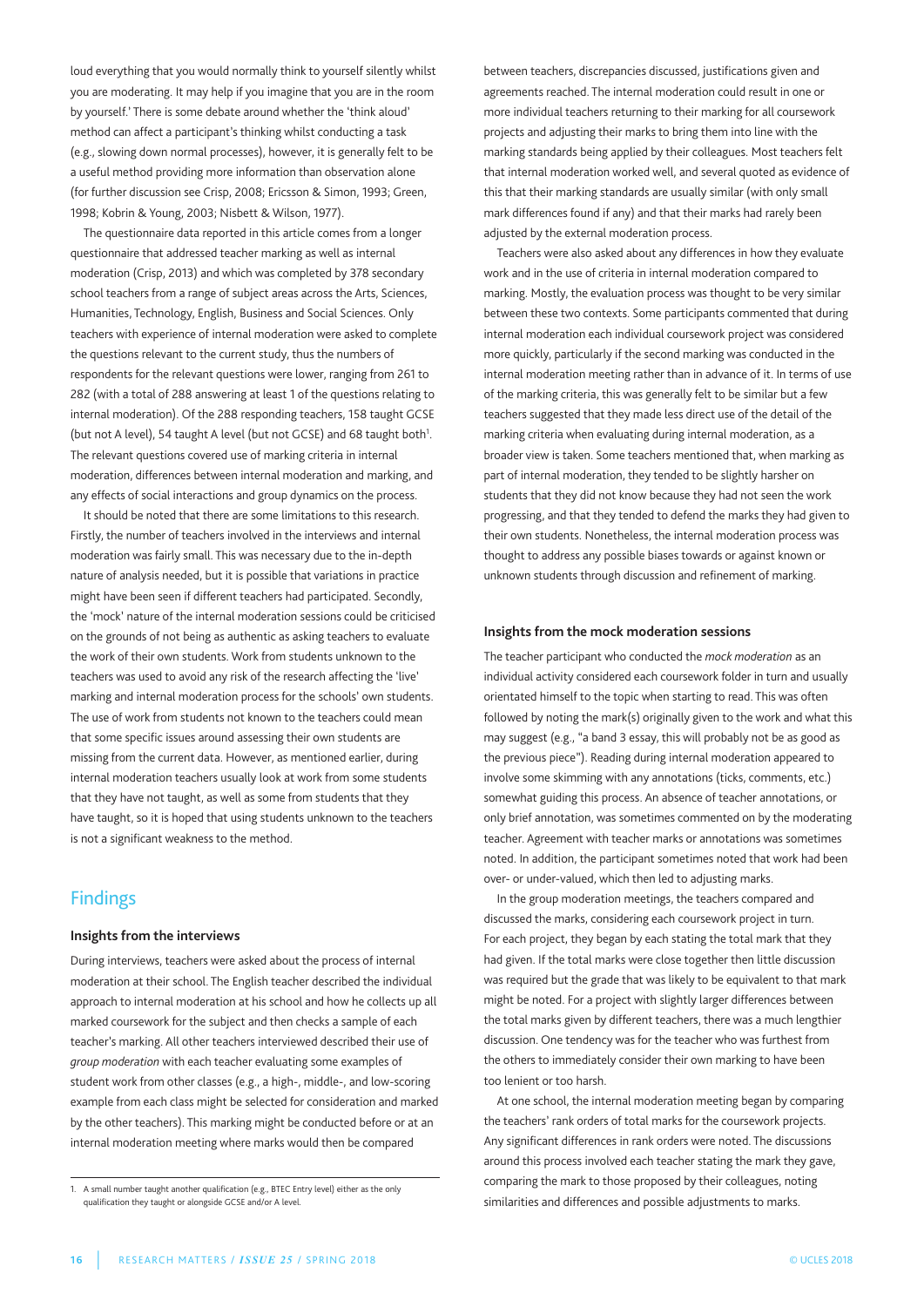There was a significant comparative element to the discussions in this school in terms of the teachers comparing the quality of one coursework project to another, often in terms of specific marking criteria. After identifying those coursework projects where there were discrepancies in the marks given by different teachers, the projects in question were discussed in more detail.

Discussion during the mock internal moderation meetings involved going back to evidence within the coursework projects, using the marking criteria (or a marking cover sheet attached to each project which lists the marking criteria), summarising the contents and features and quality of the work. Evaluations were usually stated at a fairly broad level (e.g., evaluation of data representation) but sometimes at a more specific level (e.g., evaluation of map use). Criteria with which there were discrepancies for a particular student were identified which led to discussion of different perspectives on that particular aspect of the student's work. Discussions sometimes focused on whether a particular part of a student's work constituted evidence towards a particular criterion. One teacher would show the other(s) the evidence of a particular criterion that they had accepted, and then the teachers would reach mutual agreement on whether to accept this as sufficient evidence. The more extreme-marking teacher might question their reasons for their mark and/or describe why they gave that mark and the other teachers would describe their rationales for the marks they gave. There were also discussions about the requirements of the marking criteria to clarify and confirm interpretations of these. This process led to agreement on the appropriate mark using the marking criteria. Usually marks were adjusted away from the more extreme mark and towards the consensus. The grade likely to relate to the mark was sometimes noted once the mark had been agreed or during discussions.

In two of the three mock group moderation meetings in this research, observing teachers' interactions suggested that the more senior teacher present tended to lead the direction of the discussion and appeared to be less likely to adjust the marks they gave, although they were not unwilling to listen and reconsider their initial mark. It is plausible that a more senior teacher has the most experience with marking and that their judgements are likely to be closest to the national standards. In which case, it would be appropriate that they have a stronger influence on the discussions and decisions. However, if their understanding of the marking criteria and expected standards is no stronger than that of their colleagues, then their more influential position could have an unhelpful effect on decision-making.

### **Insights from the questionnaire responses**

as described earlier, the questionnaire data reported here comes from a longer questionnaire that addressed coursework marking as well as internal moderation (Crisp, 2013). Those teachers without involvement in internal moderation were asked to skip the relevant questions. Some 25 to 31 per cent of teachers omitted the closed questions in this section. This suggests that these teachers work in departments where they are the only teacher (perhaps due to small school size or limited uptake of the subject) or where one teacher, perhaps the head of department, conducts the internal moderation alone.

The questionnaire included three closed response questions on internal moderation with an open response question following each to elicit further detail. The closed response questions and the frequency of different responses to these are shown in Table 1.

#### **Table 1: Closed response questions and frequencies of response**

During internal moderation procedures, do you use the mark scheme criteria in exactly the same way as when marking? (N=282, omitted by 25.4% of whole sample)

| Yes   | No   |
|-------|------|
| 96.8% | 3.2% |

How often do social interactions or group dynamics between teachers affect internal moderation procedures? (n=281, omitted by 25.7% of whole sample)

| Never | Occasionally | Sometimes | Usually | Always |
|-------|--------------|-----------|---------|--------|
| 47.3% | 27.8%        | 18.5%     | 4.6%    | 1.8%   |

are there any other ways in which internal moderation judgements differ from marking judgements? (n=261, omitted by 31.0% of whole sample)

| Yes   | No    |
|-------|-------|
| 22.2% | 77.8% |

Firstly, teachers were asked whether marking criteria are used in exactly the same way in internal moderation as during marking. The majority of those responding felt this was the case. Respondents were asked to give examples if they felt there were differences. The responses are listed in Table 2. Comments included that internal moderation involves considering work more holistically, ranking work into order, using the criteria to justify decisions to others, and that teachers' annotations are used as well as the marking criteria during moderation.

### **Table 2: Reported examples of ways in which marking criteria are used differently in internal moderation compared to marking**

- **●** *Use the detailed breakdown, then look at how it is marked after.*
- **●** *Rank the grades. Look again in coursework if think too low/too high.*
- **●** *Also look at comments and cross-referencing.*
- **●** *We need to compare decisions and justify them so I refer to it much more.*
- **●** *Because we moderate our interpretations of what answers mean.*
- **●** *Generally look at work as a whole.*
- **●** *Use expertise of other teachers involved in marking/moderation.*
- **●** *Sometimes we refer to teaching resources for the staff to help further.*
- **●** *When marking I mark by question. When moderating I also mark overall.*
- **●** *One member of staff is an examiner for an awarding body so she sometimes has additional information which can clarify the mark scheme.*
- **●** *Don't focus on them.*
- **●** *Using marking criteria as guidance.*
- **●** *Take an overview; look at the annotations of the teacher to check where marks have been awarded.*

Secondly, teachers were asked about social interactions or group dynamics and how frequently these affect internal moderation procedures. Most respondents reported that these were infrequent influences on moderation. However, nearly a quarter reported that social interactions or group dynamics at least 'sometimes' affected procedures. Teachers were asked to provide an example, if possible. Fifty-seven responded with at least one point and their comments were analysed by grouping similar responses together (see Table 3). Some responses were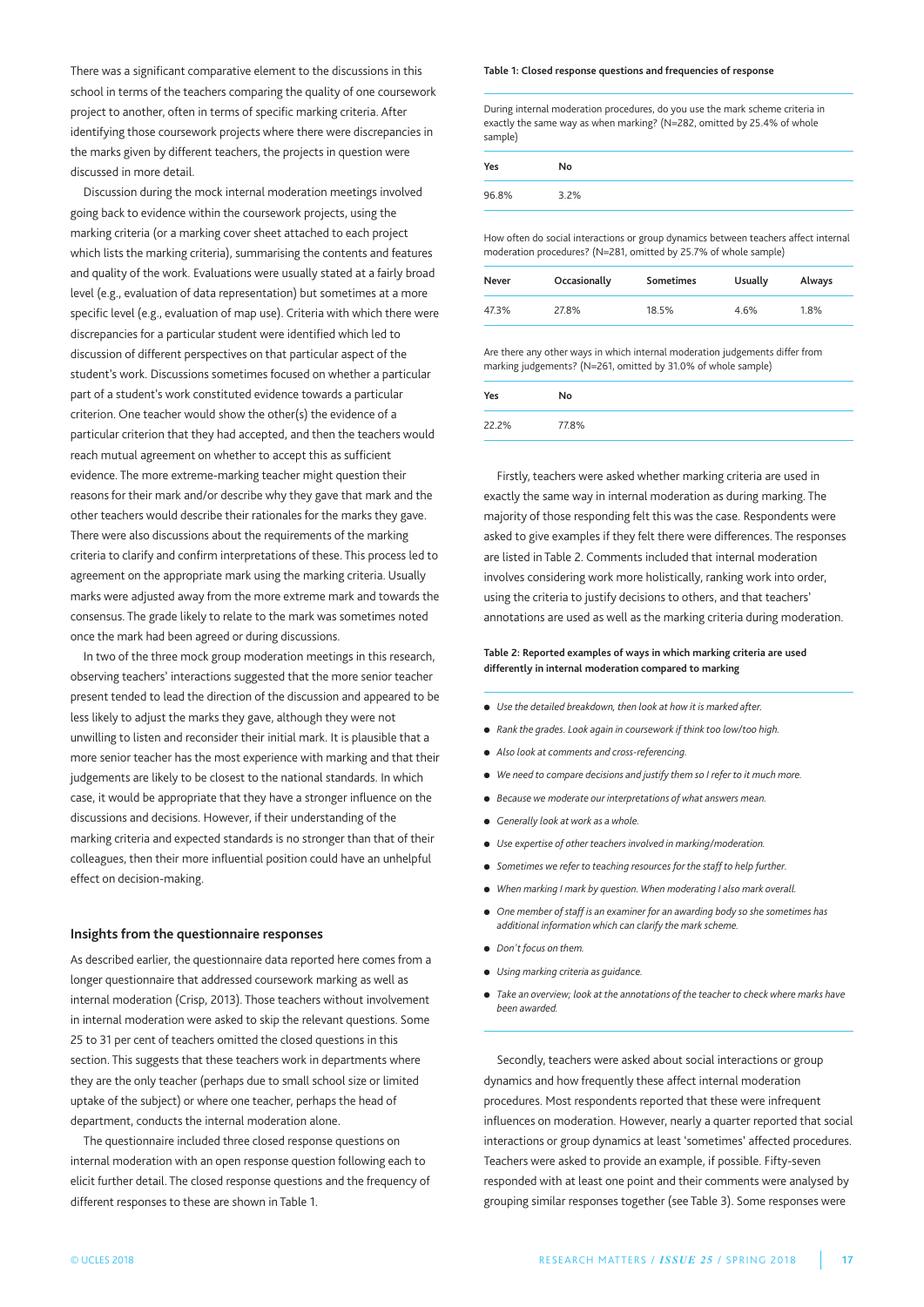### **Table 3: Reported examples of social influences on internal moderation**

| Response                                                                                                                                                                | Frequency      |
|-------------------------------------------------------------------------------------------------------------------------------------------------------------------------|----------------|
| Positive discussion to reach agreement/happy medium over differences<br>in views/marks                                                                                  | 6              |
| Good relationship with other staff/positive working relationships                                                                                                       | $\overline{c}$ |
| Constant ongoing dialogue with other staff during coursework teaching                                                                                                   | 2              |
| Hierarchy in department                                                                                                                                                 | $\overline{c}$ |
| Level of experience or familiarity with qualification (e.g., inexperienced<br>teachers led by more experienced, experienced teachers' marks get<br>agreed more quickly) | 5              |
| Differences in experiences (e.g., different subject experiences)                                                                                                        | $\overline{4}$ |
| Personality (e.g., persuasive, wilful, argumentative, emotional)                                                                                                        | 5              |
| Collaborative working issues - need for give and take in team working                                                                                                   | 1              |
| Taking offence/taking criticism badly                                                                                                                                   | 5              |
| Personality clashes/personal differences                                                                                                                                | 2              |
| Risk of unprofessional behaviour                                                                                                                                        | 1              |
| Taking over from another teacher who has not taught the group well                                                                                                      | 1              |
| Differences in perceptions of student performance/differences in<br>marks/differences in ideas about standards                                                          | 10             |
| Interpretation of the criteria (e.g., helps to hear how someone else<br>interpreted the criteria)                                                                       | $\overline{4}$ |
| Differences in thoroughness                                                                                                                                             | 1              |
| Occasional bias against a pupil can be removed in internal moderation                                                                                                   | $\overline{c}$ |
| Can consider the nature of the student group (e.g., if less able)                                                                                                       | 1              |
| Social interactions affect time and support available                                                                                                                   | 1              |
| Practical issues regarding time (e.g., time-consuming perhaps because<br>of arguments or getting off track; organising a time to suit everyone)                         | 6              |
| Total                                                                                                                                                                   | 61             |

positive, implying that working together was a useful and supportive part of the process. For example, six teachers commented that positive discussion was used to reach agreement over differences in views. Frequent ongoing dialogue with other teachers during courseworkrelated teaching was also mentioned as a positive feature. Several neutral comments about other teachers were made. These included that the level of experience of staff, differences in experiences such as different subject experiences and the hierarchy in a department could affect the internal moderation process (e.g., teachers with less experience may be led by teachers with more). Five teachers mentioned aspects of personality, such as persuasiveness or argumentativeness, as influences on internal moderation. Other comments included differences in perceptions of student performance or marks, and differences in interpretations of criteria. However, it was unclear from these comments how teachers felt social interactions in relation to these differences influenced the process. Several negative influences were mentioned, including issues about colleagues taking offence at criticism, and personality clashes. Student-focused comments included that the nature of a student can be taken into account through discussion,

and that occasional bias against an individual student can be resolved. Two practical considerations were also noted: that social relationships affect the amount of time and support available to the teacher in relation to their marking; and that the process can be time-consuming due to arguments or getting 'off-track' during meetings.

The third closed question asked teachers if there were any other ways in which internal moderation judgements differ from marking judgements. Over three quarters of those who responded reported that there were not, suggesting that many teachers consider judgements in internal moderation similar to those in marking. Those that felt there were differences were asked to give an example, to which 38 teachers gave a response. Comments included: that different interpretations of the marking criteria influence the internal moderation process; that a view from a teacher who is less familiar with the student can aid objectivity; that internal moderation decisions involve discussion; and that one teacher may see qualities in the work that another did not identify.

### **Discussion**

This study provides insights into the internal moderation processes used in schools to standardise marks before submission for external moderation. The mock internal moderation sessions showed that, as well as behaviours relating to the consideration of individual coursework projects (and thus common with marking), a number of additional behaviours occur, including noting and/or agreeing with the mark given or comments made, discussion of where evidence in the work meets particular marking criteria, discussion of requirements, and adjustment of marks. Interview comments suggested that internal moderation is felt to address any biases towards or against known or unknown students. In the questionnaire responses, teachers generally reported that internal moderation uses marking criteria in the same way as marking, though student work may be considered more holistically in the former. This may imply that the criteria provide not only the basis for judgements about marks in internal moderation processes, but also a common terminology that can be used by teachers in internal moderation discussions.

Given the levels-based nature of the mark schemes used to assess most non-examination work contributing to GCSEs and A levels, it is logical to expect that teachers look for evidence in the student work relating to particular skills, attempt to identify the most appropriate level by looking at the criteria described for each level, and then judge the mark to be awarded from the range relating to the level and how well the work has met the criteria. The current data would generally seem to be consistent with this, though perhaps there is insufficient data to claim this conclusively.

previous research on grading meetings has shown that group dynamics influence the judgements of examining teams (Murphy et al., 1995). In the current context, teachers tended to report that social interactions and group dynamics were an infrequent influence on internal moderation. Whilst group dynamics were not felt to be a strong influence, there is clearly a social dimension to internal moderation. This is perhaps exemplified in the tendency for a teacher whose initial mark for a project was furthest from the other teachers' marks to immediately express that they were likely to be the one whose marking was out of line with national standards. Whilst this could be a logical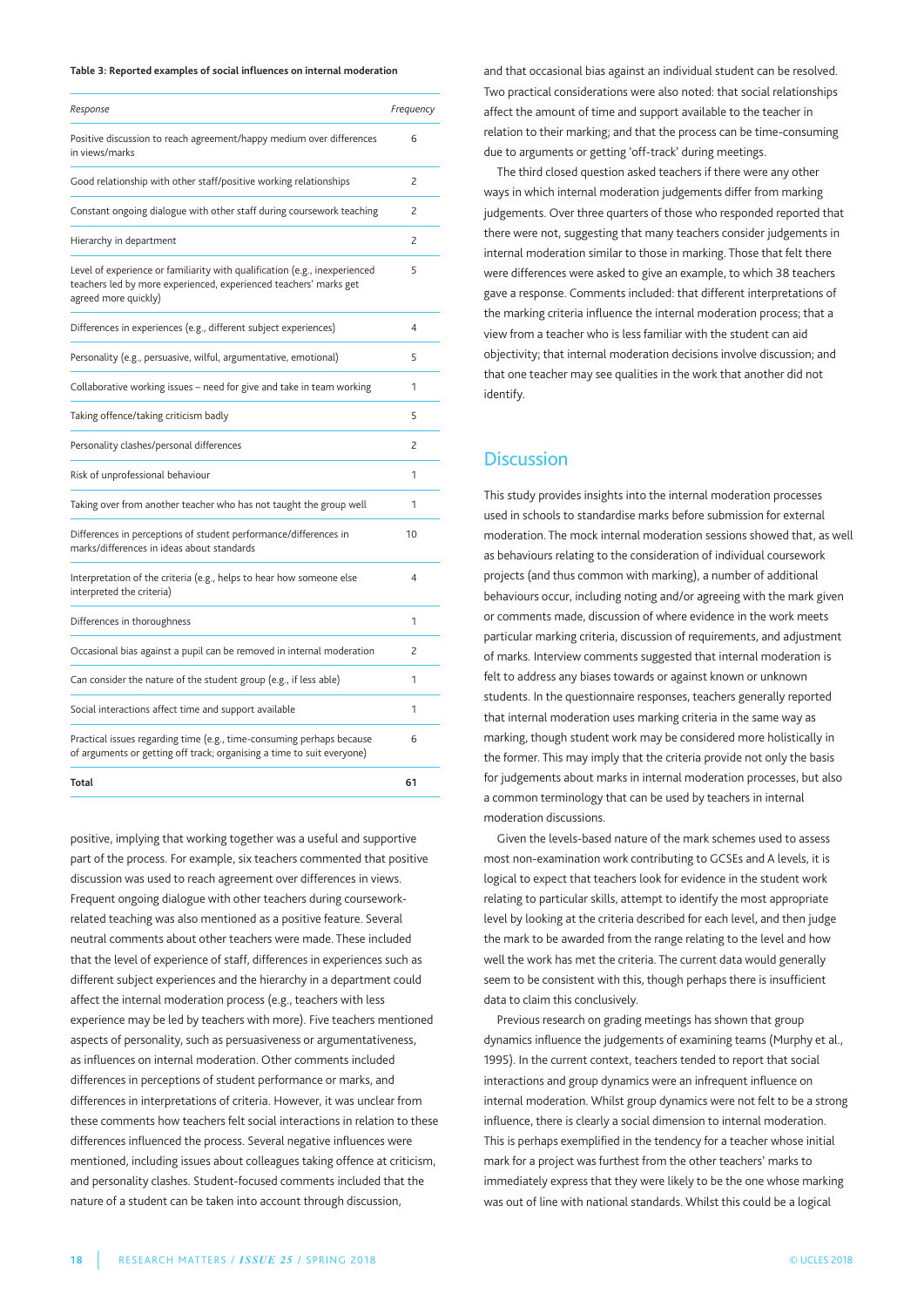assumption in the circumstances, there is potentially a social element to this with confessing their own (possible) error before they are criticised by others acting as a device for 'saving face'. It would also seem to be a positive sign about the working relationships of the teams involved that participants were comfortable admitting a potential error to their colleagues. This relates to the notion of 'team psychological safety', which is defined as a shared belief amongst team members that the team is a safe context for interpersonal risk-taking (Edmondson, 1999). Team psychological safety facilitates behaviours such as admission and discussion of errors, and seeking information and feedback, and is associated with team learning.

as adie, lloyd and Beutel (2013) point out, the aim of a moderation processes is to provide 'a way to develop a shared understanding of standards of achievement and the qualities that will denote evidence of these standards' (p.971). Elements of this can be seen in the findings of the current study. Work by van der Schaaf, Baartman and prins (2012) on moderation in a university context in the Netherlands analysed the quality of argumentation when tutors evaluated student portfolios. They found judgements to be of low-quality with many articulations not relating to relevant evidence. In contrast, the current study in the context of gCSE suggests considerable focus during internal moderation on relevant evidence in student work with frequent discussion of the location of relevant evidence and whether this evidence is sufficient to meet a particular criterion. This, along with reference to the marking criteria, discussion of requirements and the meaning of the marking criteria, is consistent with Cook and Brown's (1999) notion of tacit knowledge being made explicit and helping to refine and create new ways of knowing (a notion previously applied to consensus moderation by Klenowski and Wyatt-Smith, 2013). The new 'ways of knowing' created by involvement in an internal moderation meeting (and perhaps also to some extent from feedback on internal moderation in cases where it is conducted individually by a senior member of a department) should inform the remaining and future marking of each individual teacher in terms of understanding marking standards and how aspects of student work provide evidence of elements of the marking criteria.

previous research has suggested that internal moderation is a useful professional development experience for teachers (e.g., Harlen, 2005; Smaill, 2012; Klenowski & Wyatt-Smith, 2010). The omission rate on the internal moderation sections of the questionnaire suggests that around a quarter of teachers who mark non-examined work may not get this experience, presumably due to being the only teacher in the school for a particular subject, or because one teacher conducts the internal moderation alone. This is an interesting finding in itself as, either through circumstance or design, these teachers are missing out on a potentially useful professional development experience.

Some of the potential challenges to teacher assessment may be at least partly mitigated by internal moderation. purported challenges include that written criteria are subject to interpretation (e.g., Sadler, 1998), that teachers use tacit knowledge as well as the written criteria, and that they may assume that their own tacit knowledge is the same as that of others (Klenowski & Wyatt-Smith, 2013). Discussion of the meaning of criteria and of examples of how this is evidenced in student work would seem likely to reduce these problems.

another outstanding question is whether both individual and group internal moderation approaches are equally effective. Group moderation would seem to have the benefit of discussion, of jointly refining understandings, and greater potential for continuing professional

development. However, if one experienced teacher has a good 'feel' for the standards expected and a good understanding of the criteria, it could be easier and/or more efficient to obtain a coherent rank order for all students taking a particular subject at a particular school through one teacher working alone to moderate the work. This might provide weaker development for the other teachers but, arguably, achieving accurate results for the current cohort of students is a more immediate aim of internal moderation than providing professional development that may aid future practice. Further research could usefully explore the relative success of group and individual approaches to internal moderation in terms of whether a school's marks provide an appropriate rank order, whether a school's marks are adjusted, and whether individual teachers become more aligned with national standards over time through their experiences or feedback from moderation.

The evidence gathered in this research does not suggest any significant problems with the nature of the internal moderation processes used in schools in relation to non-examined GCSE and A level work. attention is paid to relevant evidence in student work, moderation is reported to be infrequently influenced by group dynamics, the process is thought to act to remove any potential personal bias, and teachers tend to report that the process works well.

# **References**

- Adie, L., Lloyd, M., & Beutel, D. (2013). Identifying discourses of moderation in higher education. *Assessment & Evaluation in Higher Education, 38*(8), 968–977.
- allal, l., & Mottier lopez, l. (2014). Teachers' professional judgment in the context of collaborative assessment practice. In C. Wyatt-Smith, V. Klenowski & p. Colbert (Eds.), *Designing assessment for quality learning* (pp.151-165). Dordrecht, The Netherlands: Springer.
- Black, P., Harrison, C., Hodgen, J., Marshall, B., & Serret, N. (2011). Can teachers' summative assessments produce dependable results and also enhance classroom learning? *Assessment in Education: Principles, Policy & Practice, 18*(4), 451–469.
- Cobb, P., Gravemeijer, K., Yackel, E., McClain, K., & Whitenack, J. (1997). Mathematizing and symbolizing: The emergence of chains of signification in one first-grade classroom. In D. Kirshner & J. a. Whitson (Eds.), *Situated cognition: Social, semiotic, and psychological perspectives* (pp.151–233). Mahwah, NJ: Lawrence Erlbaum.
- Cook, S. D. n., & Brown, J. S. (1999). Bridging epistemologies: The generative dance between organizational knowledge and organizational knowing. *Organization Science, 10*(4), 381–400.
- Cooksey, R. W., Freebody, p., & Wyatt-Smith, C. (2007). assessment as judgment-in-context: Analysing how teachers evaluate students' writing. *Educational Research and Evaluation, 13*(5), 401–434.
- Crisp, V. (2008). The validity of using verbal protocol analysis to investigate the processes involved in examination marking. *Research in Education, 79*(1), 1–12.
- Crisp, V. (2013). Criteria, comparison and past experiences: How do teachers make judgements when marking coursework? *Assessment in Education: Principles, Policy & Practice, 20*(1), 127–144.
- Crisp, V. (2017). The judgement processes involved in the moderation of teacher-assessed projects. *Oxford Reviewof Education, 43*(1), 19–37.
- Edmondson, A. (1999). Psychological safety and learning behavior in work teams. *Administrative Science Quarterly, 44*(2), 350–383.
- Ericsson, K. a., & Simon, H. a. (1993). *Protocol analysis: Verbal reports as data.* london: MIT press.